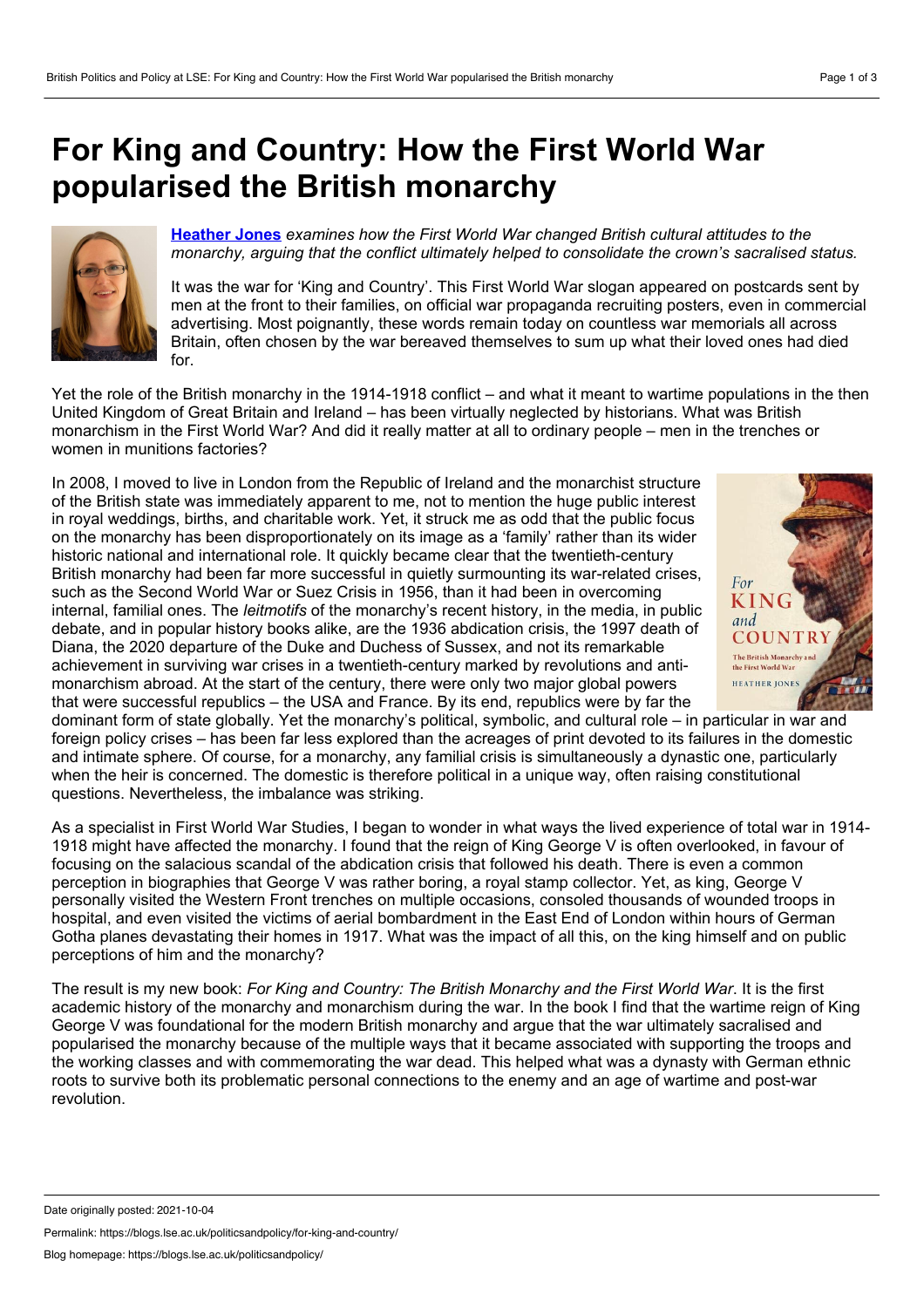I also discovered that the war saw the monarchy emphasise its image as a devoted family, as courtiers sought to present the king and queen in more human terms. The press endorsed this, depicting them as enduring the conflict like any other British parents, worried about their two eldest sons, Prince Edward and Prince Albert, who were serving in France and at sea in the navy respectively. This helped to create sympathy for the royals and make them seem more empathetic and relatable to their subjects, many of whom, particularly after the introduction of conscription, had loved ones at war. Presenting the royals as a model British family, rather than a wealthy European dynasty, gave them a more egalitarian image, more suitable for wartime, when austerity was the norm, an austerity that King George V and Queen Mary embraced, abandoning theatre, alcohol, pastry and a range of other pleasures for the duration of the conflict. It also helpfully contrasted them favourably with the ongoing luxury of the wartime German court, which still served caviar, and with the pre-war excesses of the Edwardian monarchy. In sum, the war message was that the British monarchy prioritised spiritual and moral values, of duty and family, over materialism and luxury.

Far from the First World War 'modernising' the monarchy, therefore, it actually enhanced its older image as a venerated, sanctified institution, one that was presented as distinctly and uniquely British and ancient and as supporting a specifically indigenous British form of democracy, embodied in a simply-living wartime royal family, accessible and relatable to its subjects. The image of the monarchy as a dutiful, hardworking, and religious family who epitomised all the best ideals of wartime Britishness was central to this.

This wartime propaganda depiction of a democratic British monarchy completely distinct from its continental peers (and indeed relations!), such as the German Kaiser, who were portrayed as wasteful, militarist, and materialist, established a hugely successful myth of British exceptionalism. British royals were different, the press claimed, and so did not need to be overthrown like their continental counterparts: Britain had monarchy by 'consent' of the people. This narrative helped protect the monarchy in the face of widespread socialist and anti-monarchist revolutions on the continent. This also helps to explain why the monarchy was situated at the heart of the British empire and British imperial identity in the imperial reforms that the war triggered. The monarchy, as a family, could embody the new post-war language of empire as a British global 'family' that was purportedly (if not in reality) harmonious.

It is this past that helps explain why royal intimate crises of family cause such reverberations, in comparison with the monarchy's other roles. These changes ushered in a legacy that remains to this day – the idea of British 'exceptionalism' from continental Europe and the idea that the royal family must be a perfect, harmonious, familial model, epitomising sacred values, not conspicuous celebrity or materialism and wealth. In Britain, the war ultimately gave the monarchy a new social, deeply moral function as the symbolic custodian of national and imperial war grief, with the king chosen as the chief mourner, as head of the British national and imperial 'family,' at the burial of the unknown soldier at Westminster Abbey in 1920.

But the British monarchy did not survive everywhere. I have not forgotten my own Irish roots either and part of the book assesses why an anti-monarchist, republican revolution *did* break out in one part of these islands during the First World War. If the war strengthened the monarchy in Britain, in Ireland it polarised unionists and nationalists around the idea of whether a monarch as head of state was acceptable or not. By 1922, the question of having an oath of allegiance to the king in the Treaty settlement between a newly independent Irish Free State and Britain even helped trigger civil war among Irish nationalists. The case of Ireland shows that the British monarchy's survival was not inevitable in the First World War; it was the choices it made, to prioritise sharing in the public war suffering in Britain, eschewing luxury, reaching out to the troops and war bereaved, and presenting itself as a 'moral' family, that mattered. Victory in the war helped, of course, but it was a very long time coming after 1914: royal popularity was sustained against revolution until 1918 by the monarchy's policy choices.

The next time there is a major royal event in Britain, I will look at it rather differently than I did as a newcomer off the plane in 2008. Behind the mystique, the ceremony, and the tradition, I will see the central self-beliefs of the British state in operation – the hidden languages of British exceptionalism, of expectations of royalty, and of romanticised patriotism. I will understand better why they matter to the British public and remain popular, as does the monarchy itself. And I will remember how underpinning all this lies an appalling, calamitous war.

## **About the Author**

 $\mathcal{L}_\text{max}$  and  $\mathcal{L}_\text{max}$  and  $\mathcal{L}_\text{max}$  and  $\mathcal{L}_\text{max}$ 

Permalink: https://blogs.lse.ac.uk/politicsandpolicy/for-king-and-country/

Date originally posted: 2021-10-04